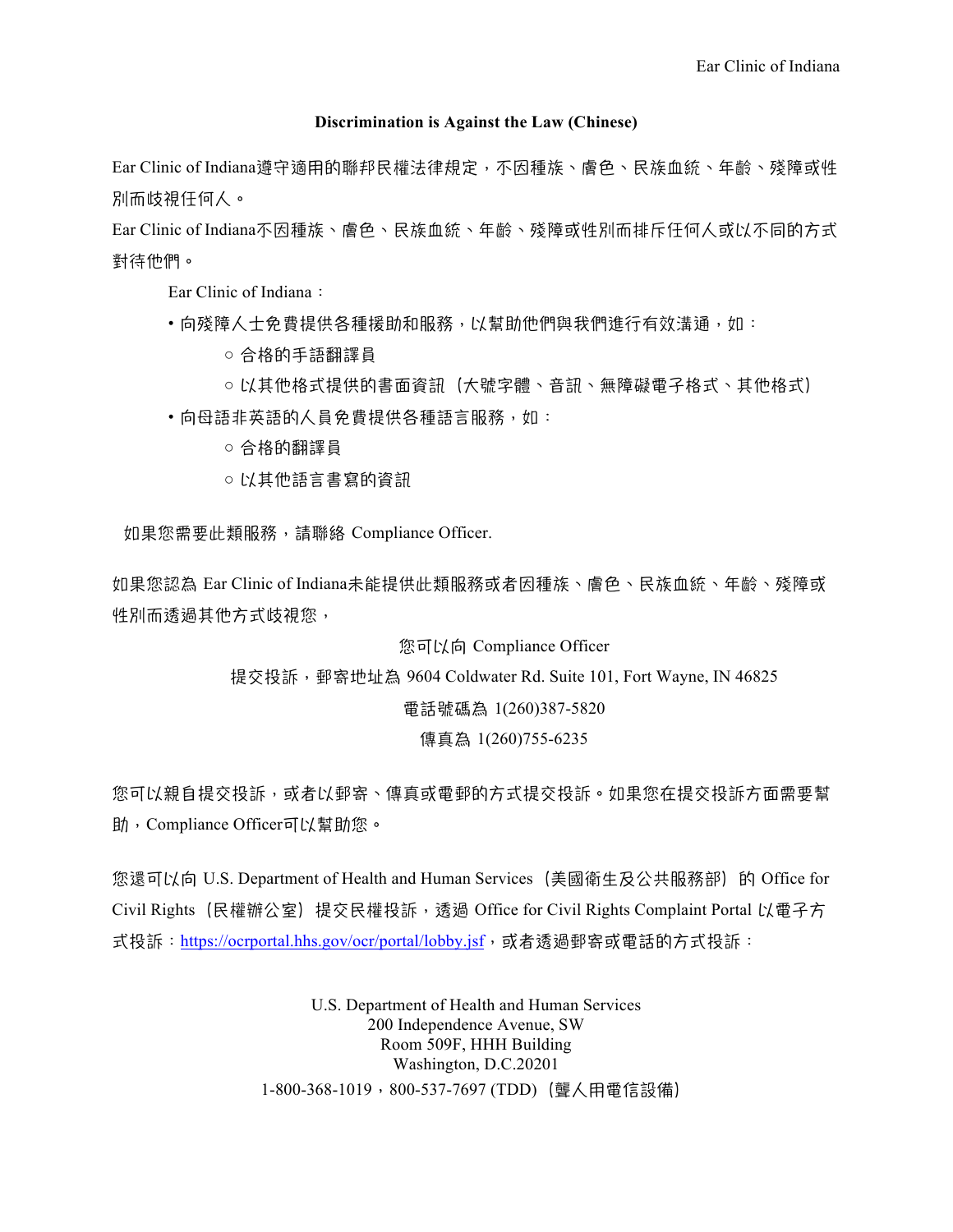| <b>ATTENTION:</b> If you speak English, language                                                | <b>ATENCIÓN:</b> si habla español, tiene a su                                                      |
|-------------------------------------------------------------------------------------------------|----------------------------------------------------------------------------------------------------|
| assistance services, free of charge, are available                                              | disposición servicios gratuitos de asistencia<br>lingüística. Llame al (260) 387-5820.             |
| to you. Call (260) 387-5820                                                                     |                                                                                                    |
| 注意:如果您使用繁體中文,                                                                                   | <b>ACHTUNG:</b> Wenn Sie Deutsch sprechen, stehen                                                  |
| 您可以免費獲得語言援助服務                                                                                   | Ihnen kostenlos sprachliche Hilfsdienstleistungen                                                  |
|                                                                                                 | zur Verfügung. Rufnummer: (260) 387-5820                                                           |
| 。請致電 (260) 387-5820.                                                                            |                                                                                                    |
|                                                                                                 |                                                                                                    |
| Wann du [Deitsch (Pennsylvania German /                                                         | <mark>Burmese:</mark> သတိျပ ရန⊞ - အကယ္ဗြ၍                                                          |
| Dutch)] schwetzscht, kannscht du mitaus Koschte                                                 | သင⊞သည⊞ ျမန⊞မာစတာား ကိြ                                                                             |
| ebber gricke, ass dihr helft mit die englisch                                                   | ေျပာပါက၊ ဘာသာစကား အက္ဖ္အဆုိ၊                                                                       |
| Schprooch. Ruf selli Nummer uff:<br>Call (260) 387-5820                                         | အခမဲဲ့၊ သင⊞့အတြကြ⊞                                                                                 |
|                                                                                                 | စၥဳစၣႜ⊞ေဆာငႜ⊞ရြကြ⊞ေပးပါမည္။။                                                                       |
|                                                                                                 | ဖှန⊞းနငံပါတ⊞                                                                                       |
|                                                                                                 | $1(260)$ 387-5820 သ $\degree$ ေခ ဆ $\degree$ ုပ <b>ါ</b> ။                                         |
|                                                                                                 |                                                                                                    |
| إذا كَانت تتحدث اذكر وجمل من العراق Arabic:                                                     | Korean:                                                                                            |
| اللغة، فإنّ خدماتال مساعدة اللغوية<br>اتصل برقم مستحدث والمرالك بالمجان                         | $1-(260)$ 387-5820                                                                                 |
|                                                                                                 |                                                                                                    |
| -387 (260) 1 رقم هانف الصرم والبكم)                                                             |                                                                                                    |
| 5820                                                                                            |                                                                                                    |
|                                                                                                 |                                                                                                    |
| Vietnamese: CHÚ Ý: Nếu bạn nói Tiếng Việt, có                                                   | French: ATTENTION : Si vous parlez français,                                                       |
| các dịch vụ hỗ trợ ngôn ngữ miễn phí dành cho<br>bạn. Gọi số 1-(260) 387-5820                   | des services d'aide linguistique vous sont proposés<br>gratuitement. Appelez le $1-(260)$ 387-5820 |
|                                                                                                 |                                                                                                    |
|                                                                                                 |                                                                                                    |
| Japanese:                                                                                       | <b>Dutch:</b> AANDACHT: Als u nederlands spreekt,<br>kunt u gratis gebruikmaken van de taalkundige |
|                                                                                                 | diensten. Bel 1-(260) 387-5820                                                                     |
| $1-(260)$ 387-5820                                                                              |                                                                                                    |
|                                                                                                 |                                                                                                    |
| Tagalog: PAUNAWA: Kung nagsasalita ka ng                                                        | Russian: ВНИМАНИЕ: Если вы говорите на                                                             |
| Tagalog, maaari kang gumamit ng mga serbisyo ng<br>tulong sa wika nang walang bayad. Tumawag sa | русском языке, то вам доступны бесплатные<br>услуги перевода. Звоните 1-(260) 387-5820             |
| 1-(260) 387-5820                                                                                |                                                                                                    |
|                                                                                                 |                                                                                                    |
| Panjubi: ਧਆਿਨ ਦਓ: ਜੇ ਤੁਸੀ ਪੰਜਾਬੀ ਬੋਲਦੇ ਹੋ, ਤਾਂ ਭਾਸ਼ਾ                                            | Hindi: ध्यान दें: यद <i>ि</i> आप हदि बोलते हैं तो आपके                                             |
|                                                                                                 |                                                                                                    |

登入 http://www.hhs.gov/ocr/office/file/index.html 可獲得投訴表格。